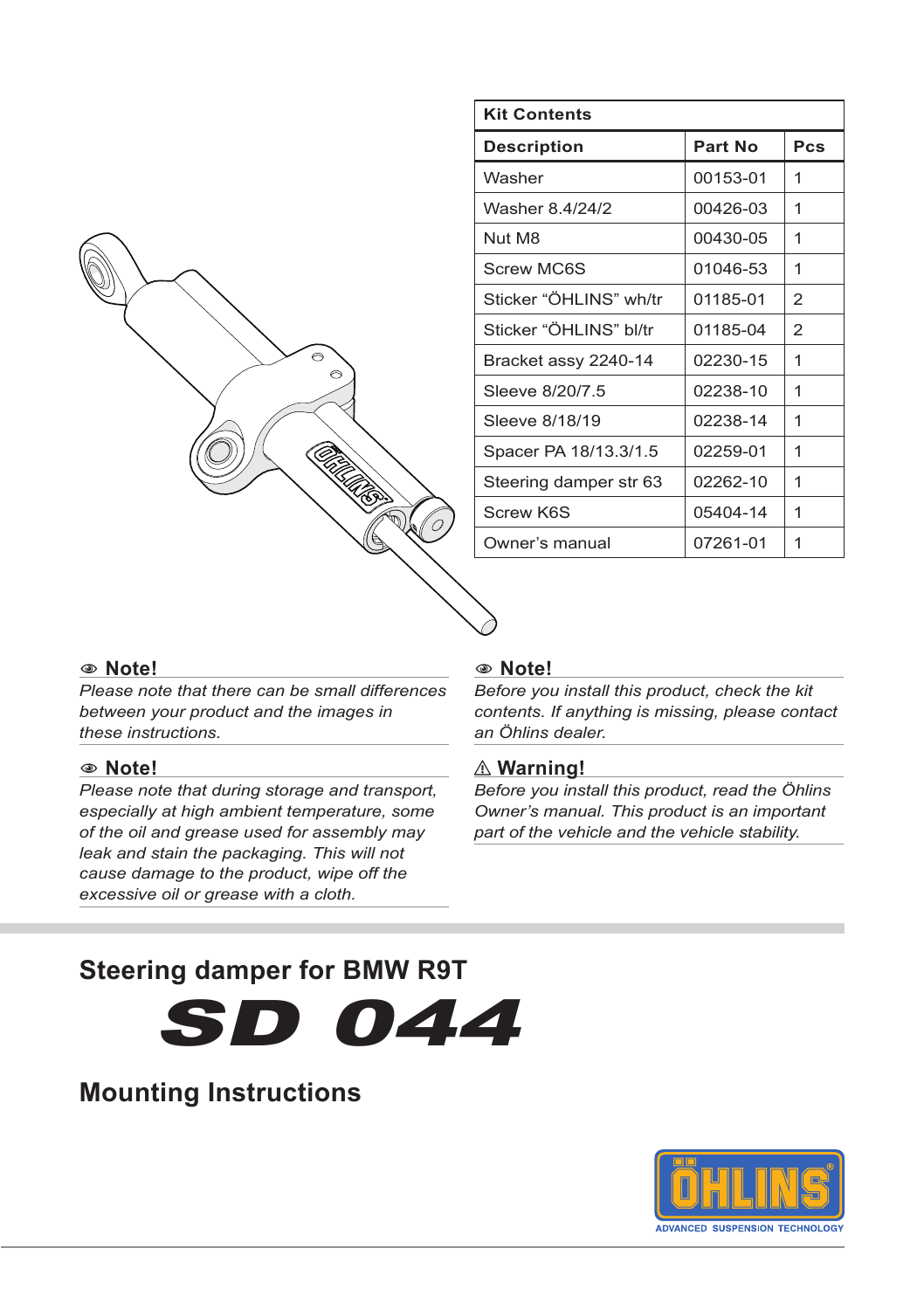# **MOUNTING INSTRUCTIONS**

## ⚠**⚠ Warning!**

*We strongly recommend to let an Öhlins dealer install this product.*

## ⚠**⚠ Warning!**

*If you work with a lifted vehicle, make sure that it is safely supported to prevent it from tipping over.*

## 1 **Note!**

*When you work with this product, see the vehicle service manual for vehicle specific procedures and important data.*

#### 1 **Note!**

*Before you install this product clean the vehicle.*

## **1**

Remove the original steering damper.

### **2**

Install the bracket assembly (02230-15) on the Öhlins steering damper. See the figure.

#### **3**

Install the steering damper on the triple clamp bracket.

Use Washer 00153-01 Nut 00430-05 Screw 01046-53 Sleeve 02238-10 Sleeve 02238-14 Spacer 02259-01

#### **4**

Fasten the end eye to the frame bracket. Use Screw 05404-14 Washer 00426-03

#### **5**

Loosen the screws to the bracket assembly (02230-15) in step 2. Adjust the steering damper by letting it slide in its bracket assembly so that the steering damper uses the same stroke both ways.

#### 1 **Note!**

*Make sure that the steering has clearance for turning both to the left and to the right end positions, and that the damper is not used as a stop.*

#### **6**

Read more about the steering damper and its different settings in your Öhlins Owners Manual.

## ✋**✋ Caution!**

*Make sure that all screws are tightened to the correct torque and that nothing fouls or restricts movement of the steering damper.*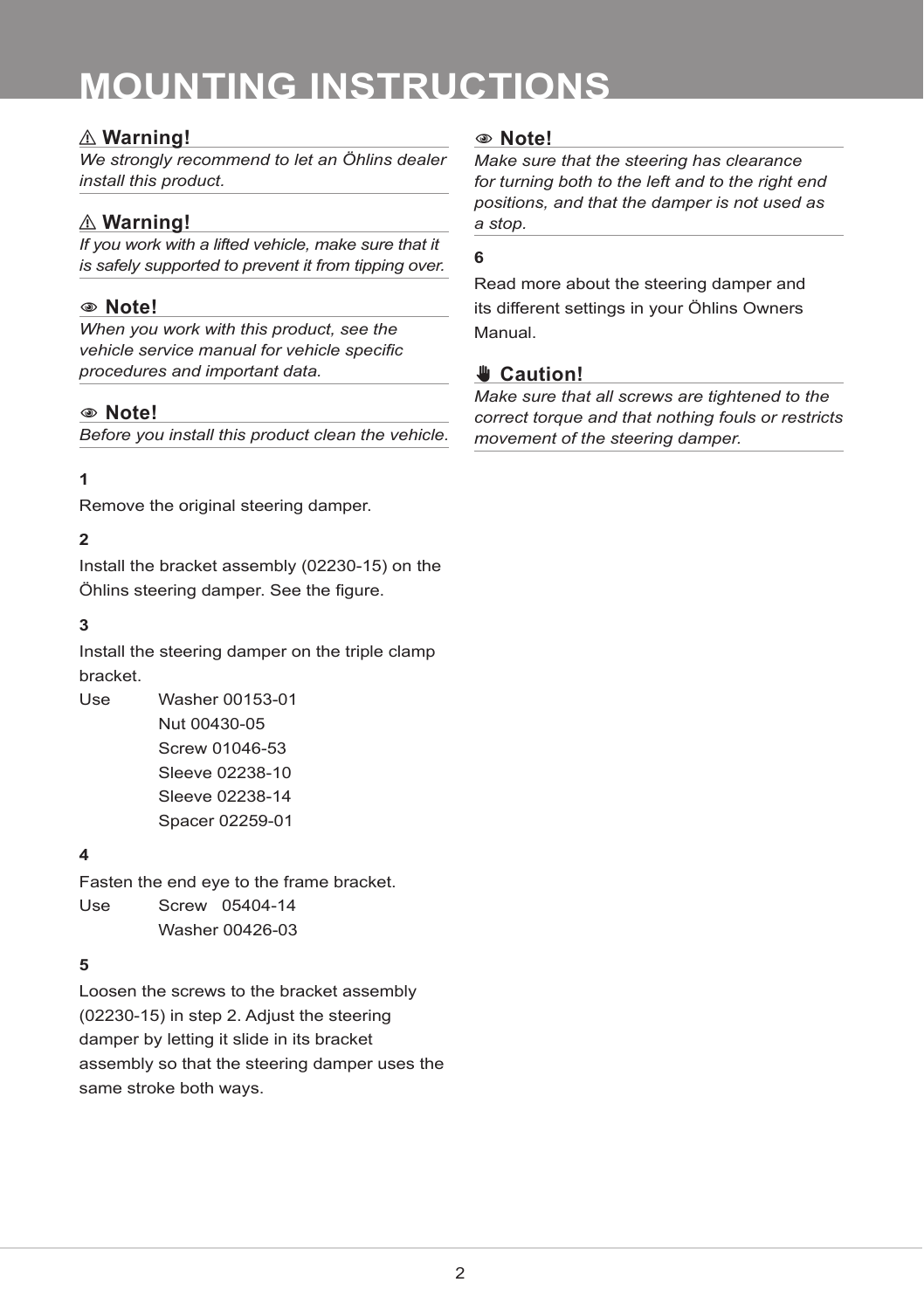# **MOUNTING INSTRUCTIONS**